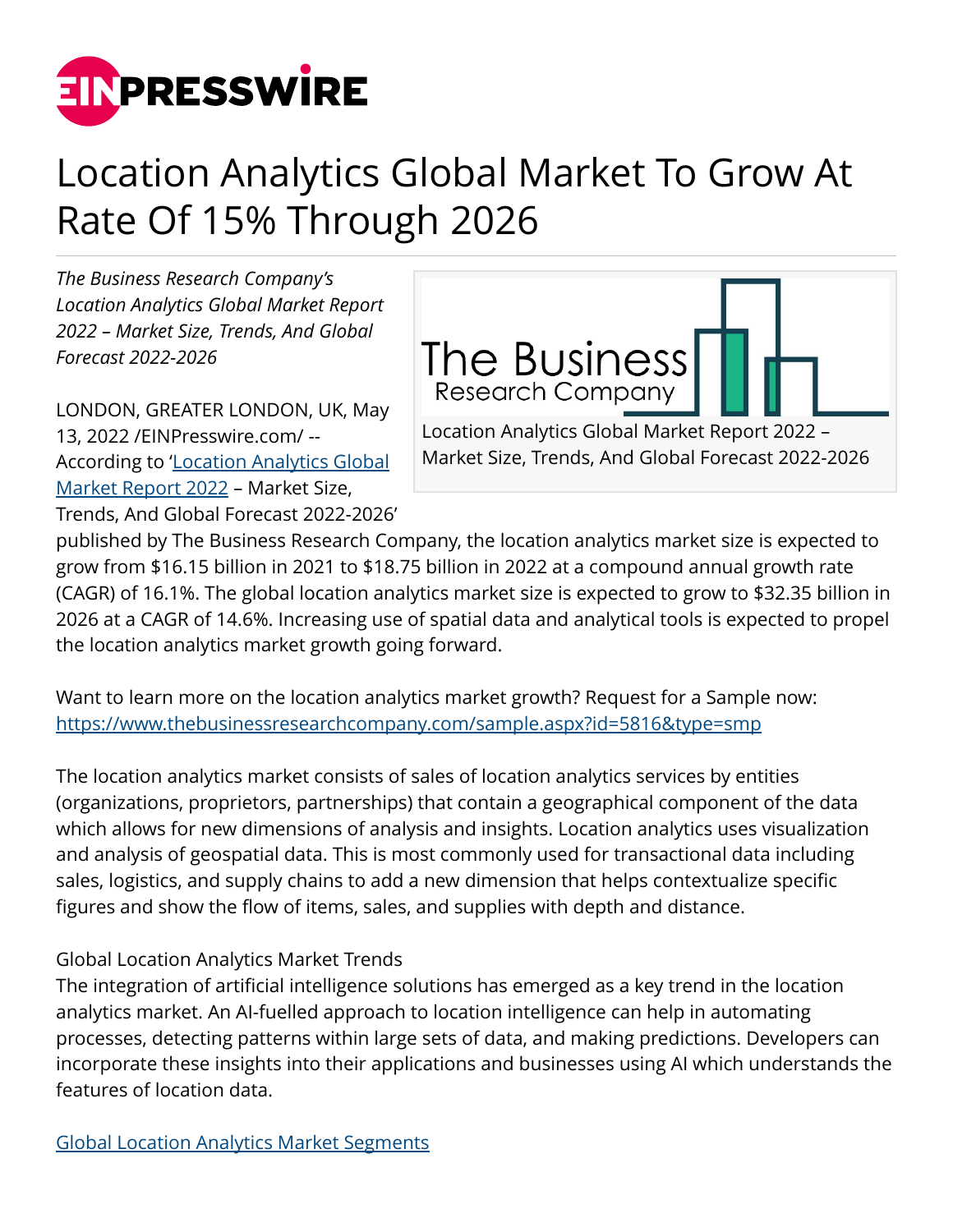The global location analytics market is segmented:

By Location Type: Outdoor, Indoor

By Component: Solutions, Services

By Deployment Mode: On Premise, Cloud

By Application: Risk Management, Customer Experience Management, Remote Monitoring, Supply Chain Planning and Optimization, Emergency Response Management, Location Selection and Optimization, Others

By Industry Vertical: Transportation and Logistics, Retail, BFSI, IT and Telecommunication, Healthcare, Energy and Utilities, Manufacturing, Others

By Geography: The global location analytics market is segmented into North America, South America, Asia-Pacific, Eastern Europe, Western Europe, Middle East and Africa. Among these regions, North America accounts for the largest share.

Read more on the global location analytics market report at: <https://www.thebusinessresearchcompany.com/report/location-analytics-global-market-report>

Location Analytics Global Market Report 2022 is one of a series of new reports from The Business Research Company that provides location analytics global market outlook, global location analytics market analysis and forecasts market size and growth for the global location analytics global market, location analytics global market share, location analytics global market segments and geographies, location analytics global market players, location analytics global market leading competitor revenues, profiles and global market shares. The location analytics market report identifies top countries and segments for opportunities and strategies based on market trends and key competitors' approaches.

TBRC's Location Analytics Global Market Report 2022 includes information on the following:

Data Segmentations: Market Size, Global, By Region and Country, Historic and Forecast, and Growth Rates for 60 Geographies

Key Market Players: Alteryx Inc, Cisco Systems Inc., CleverMaps, Environmental Systems Research Institute Inc. (ESRI), GaliGeo, Google LLC, Here technologies, Hexagon, Indoor Atlas ltd, Lepton Software, Microsoft corporation, Pitney Bowes Inc., PlaceIQ, Precisely, Purple, SAP, SAS Institute Inc., Sparkgeo Consulting Inc, TIBCO Software Inc, Tom Tom, Zebra Technologies Corporation., CARTO, GapMaps, Hardcastle GIS, Locale.ai, Mapidea, Newgrove Limited, Orbica, and Placense

Regions: Asia-Pacific, China, Western Europe, Eastern Europe, North America, USA, South America, Middle East and Africa.

Countries: Australia, Brazil, China, France, Germany, India, Indonesia, Japan, Russia, South Korea, UK, USA. And so much more.

Looking for something else? Here is a list of similar reports by The Business Research Company: